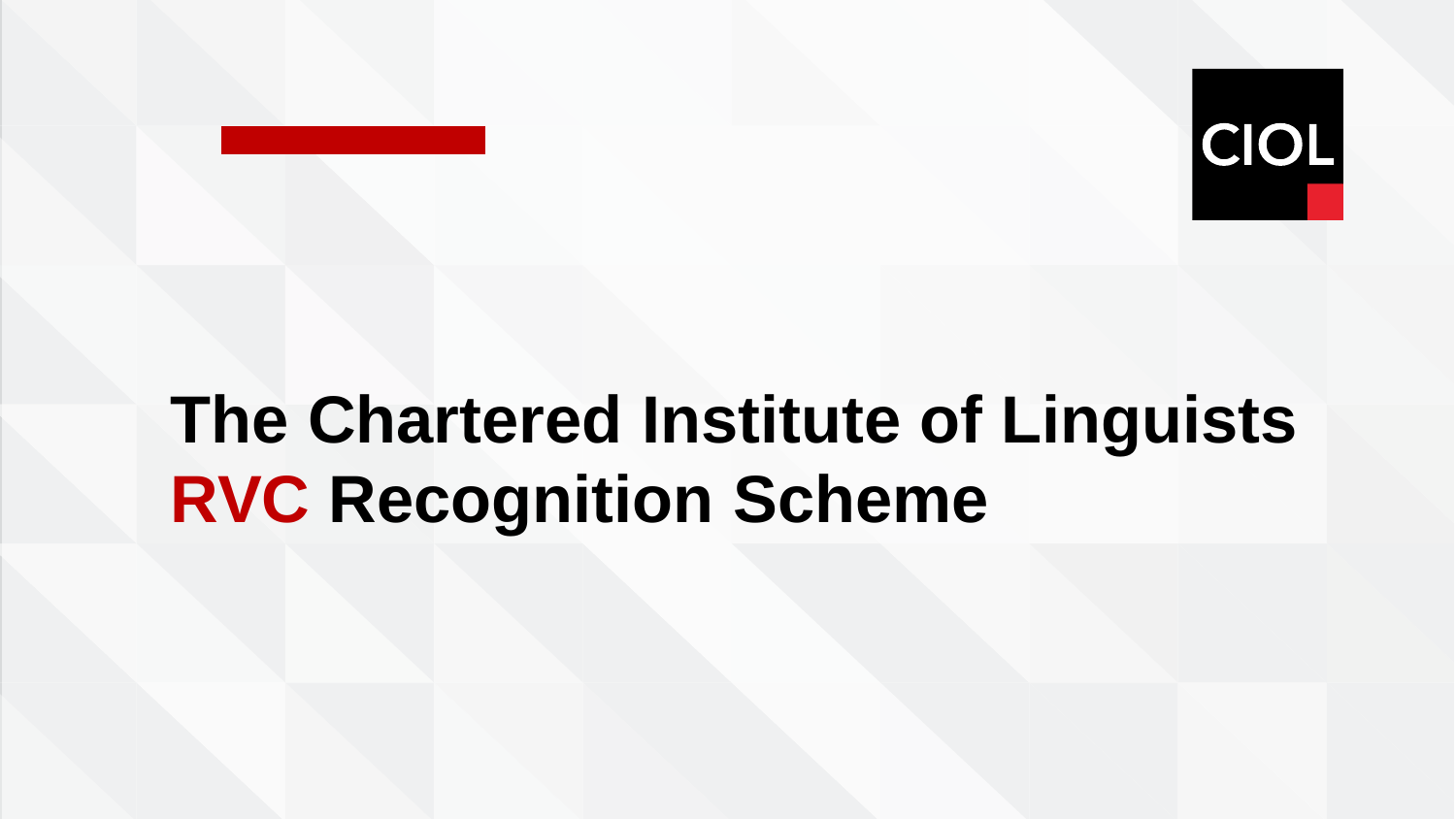

# **CIOL - The UK's Professional Lead for Languages**

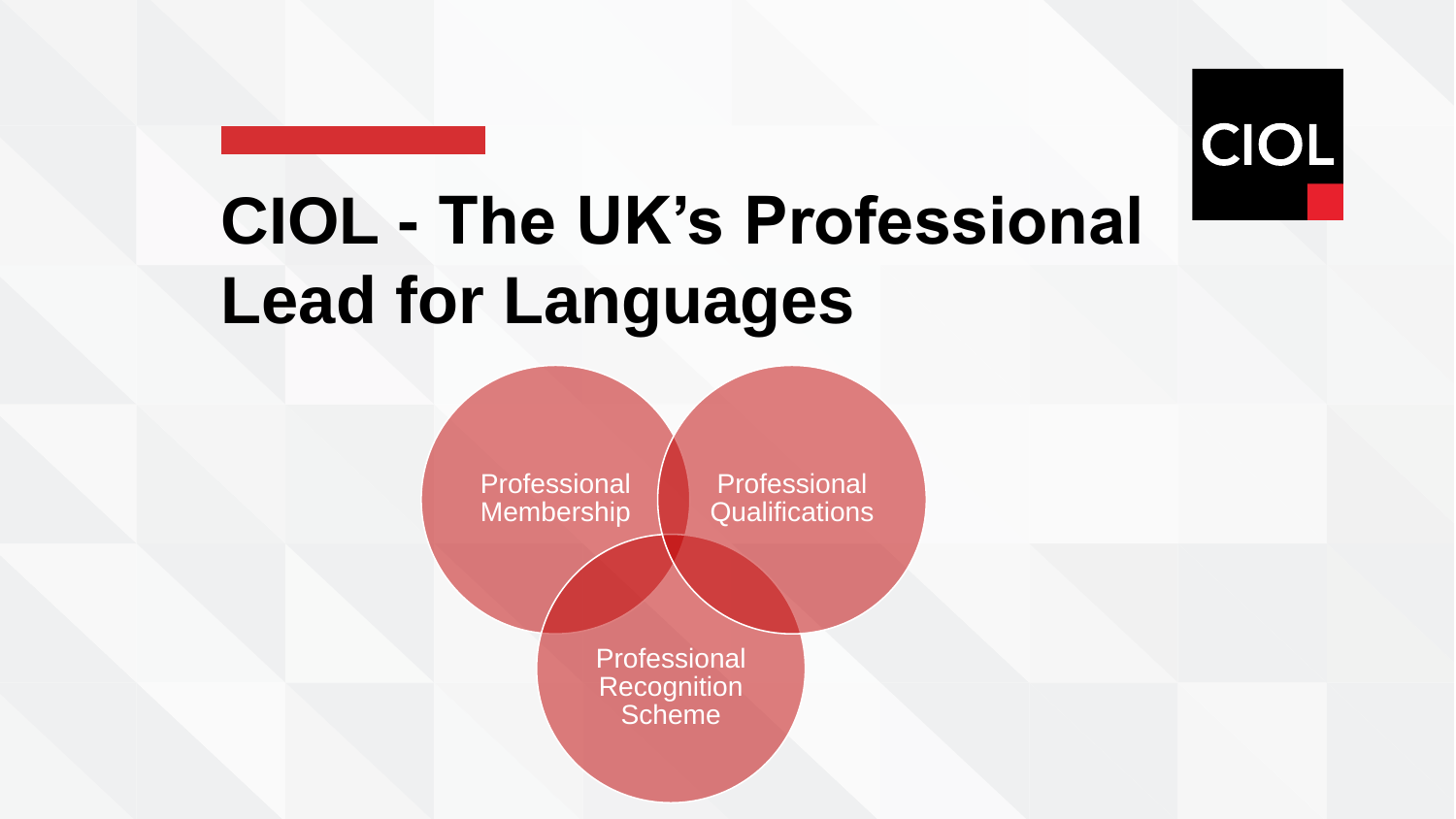# **Why CIOL?**



- Recognised by Royal Charter
- UK Professional Lead for Languages
- 110 years of established history
- UK regulated Awarding Organisation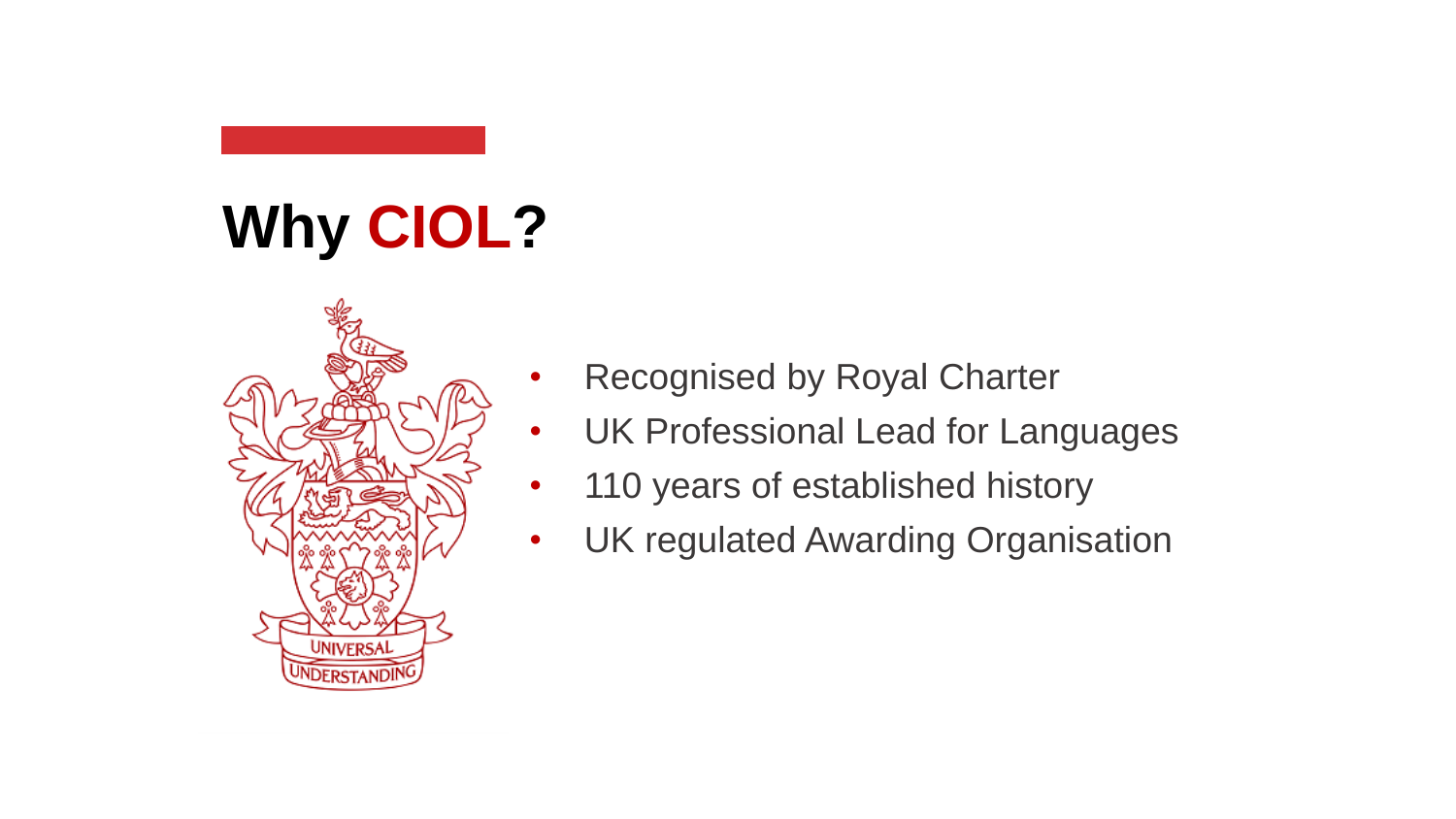## **Why work with us?**

- You are well established and professionally ambitious
- You share the Chartered Institute of Linguist's values and mission to promote language learning, development and assessment
- You are seeking wider international engagement and recognition
- You want to add value to your learners' achievements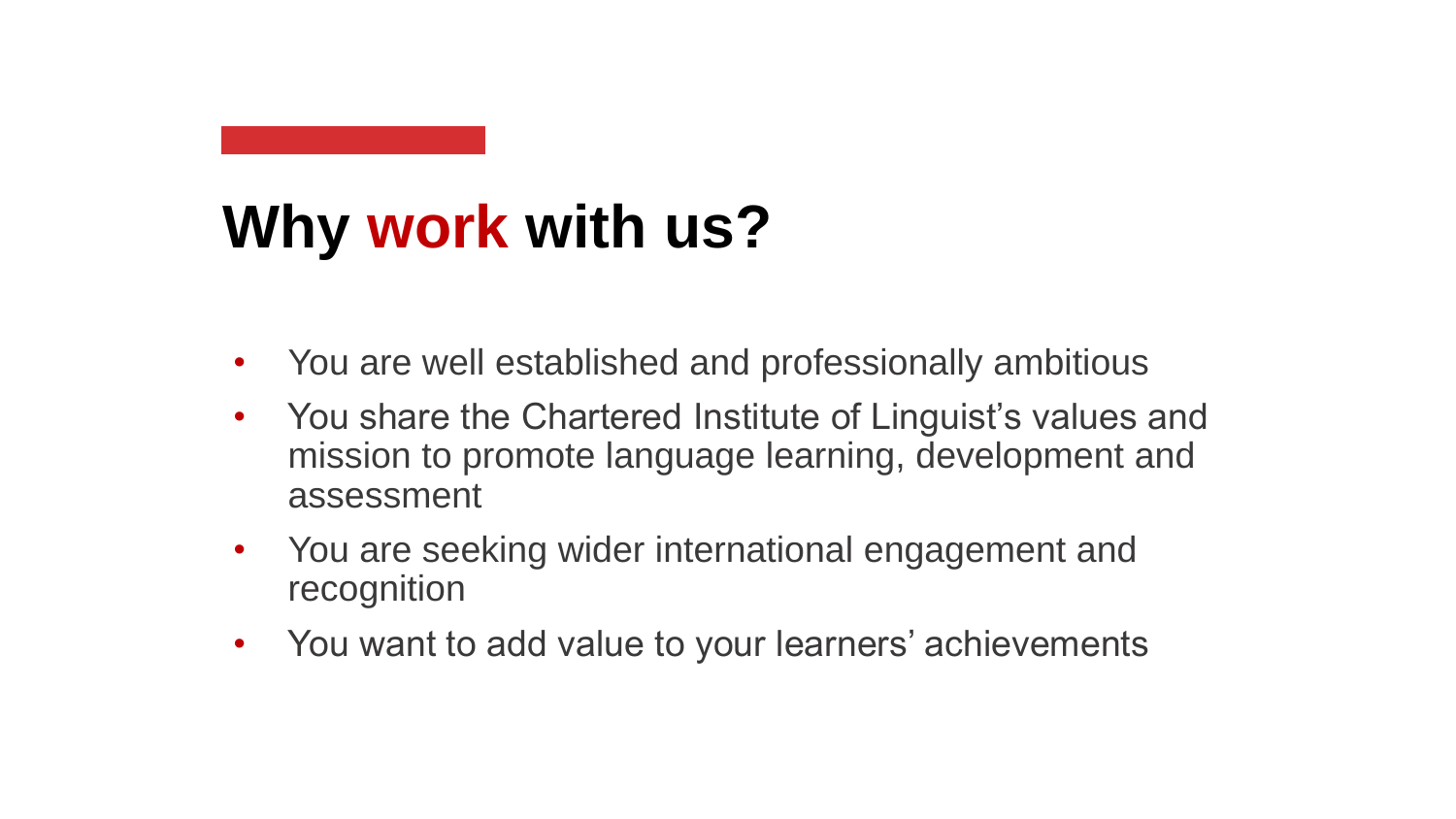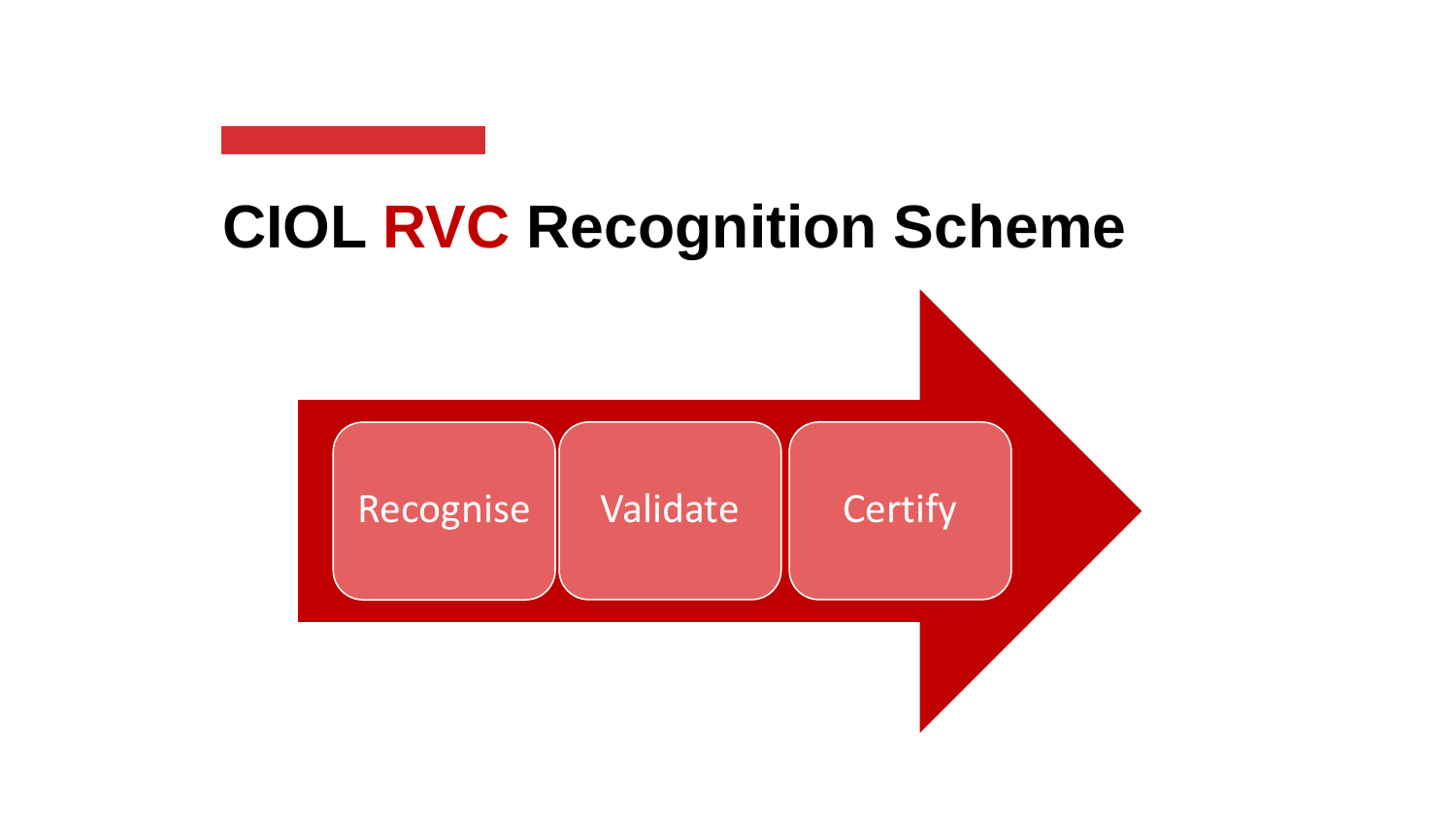### **Stage 1 - Recognise**

**CIOL RECOGNISES a specific learning, development or assessment programme delivered by a requesting organisation whose professionalism, standing, purpose, values and practices align with those of CIOL.**

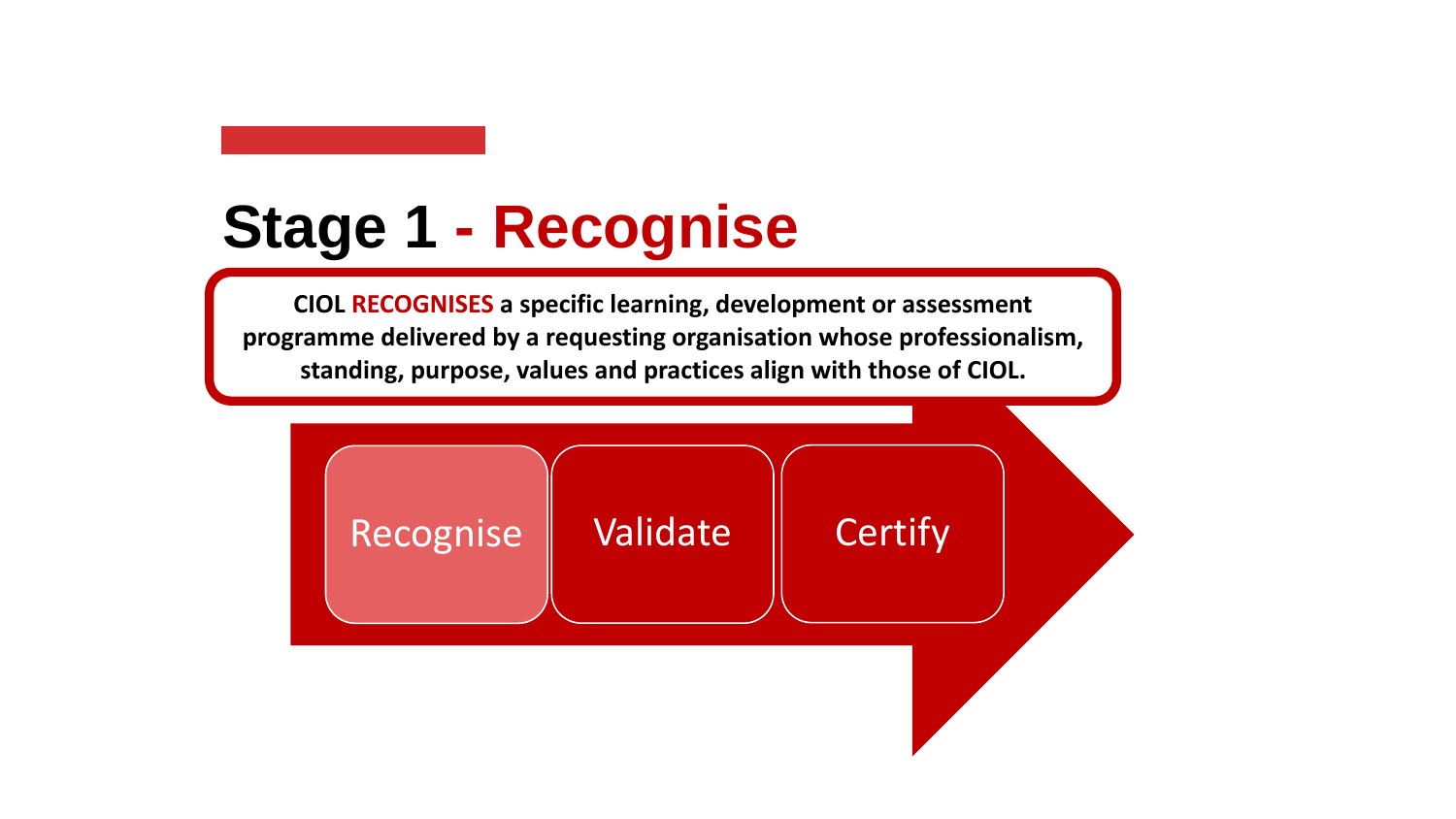### **Stage 2 - Validate**

**CIOL VALIDATES the programme in respect of its rationale, construction, content, programme outcomes, rigour of delivery and quality standards.**

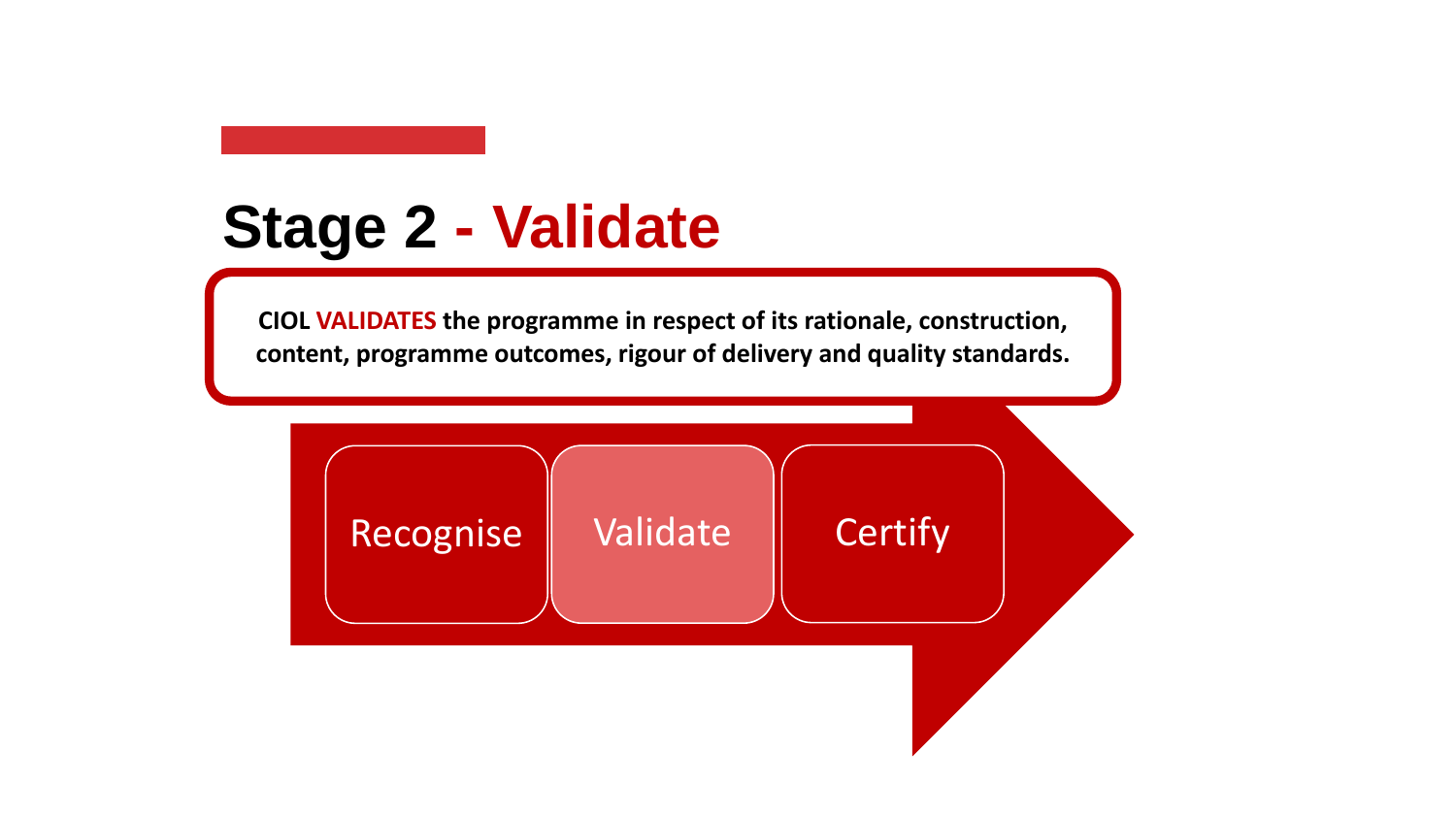### **Stage 3 - Certify**

**CIOL CERTIFIES that the programme, policies and practices are well implemented, subject to comprehensive quality management and continual improvement, such that student outcomes and awards can be properly tested and verified and carry the confidence of stakeholders, employers and other language professionals.**

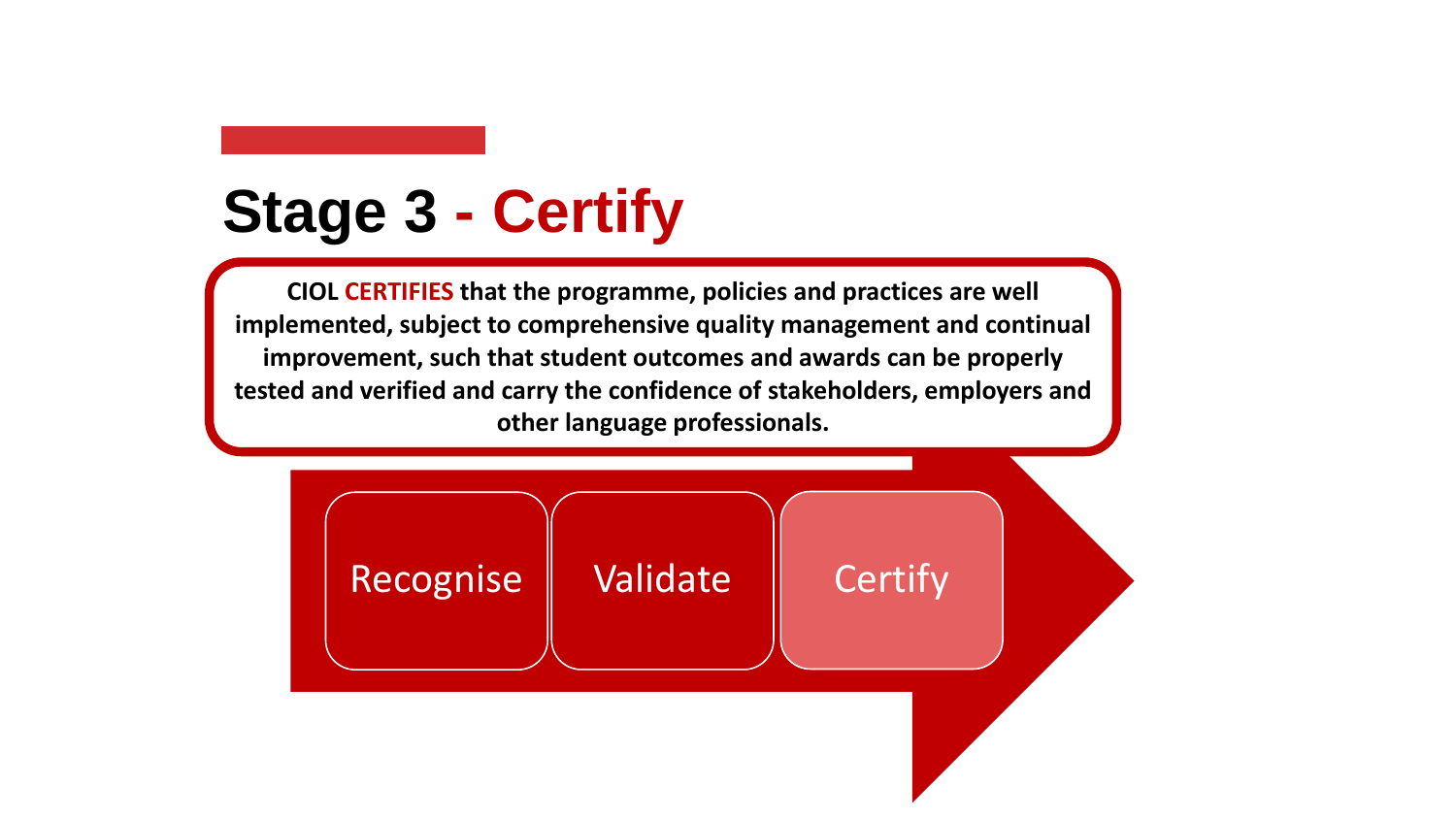### **Recognised Programme**

- Purpose, mission, ethics
- Strategic plans for development, investment and growth
- Stable, profitable finances
- Links with other third parties

#### Programme

- Established track record
- Relevant governance & policy support
- Construct, format and delivery methodology
- •Quality Assurance measures

#### **Organisation**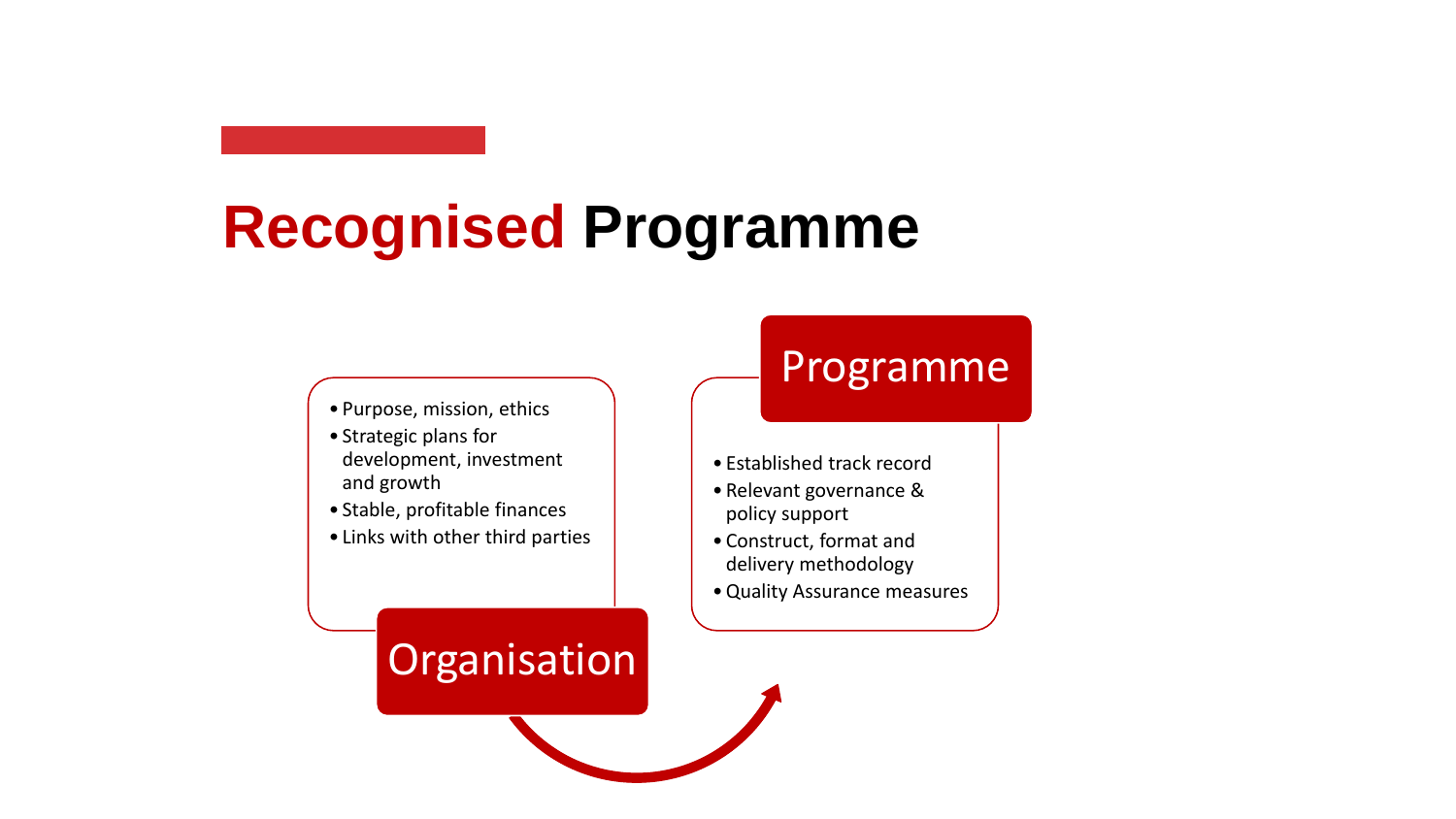### **Validated Programme**

- Any other recognitions
- Rationale, specification & construct
- Curriculum aims/objectives
- Managed and delivered by qualified professionals

Programme

• Quality Assurance

### Pedagogy

- Methodology & Approach
- Structure & format
- Learning content & outcomes
- Assessment/evaluation methodologies
- Award and certification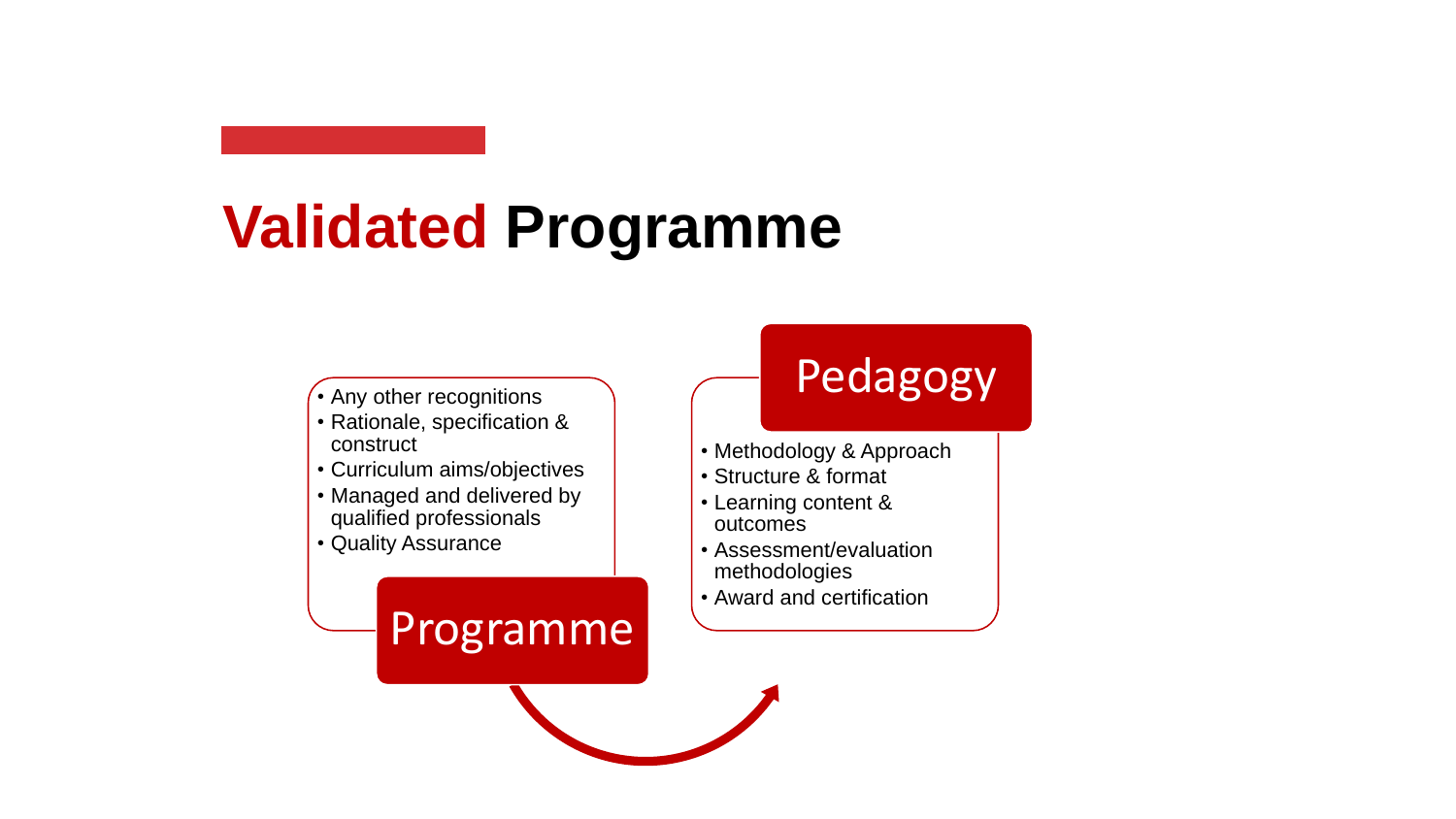## **Validated Programme - benefits**

- Formal validation the Chartered Institute of Linguists, including a confidential validation report with free-to-use, non-confidential summary statement for public use
- Enhanced evidence of your programme's value for clients and to help grow your markets
- Broader recognition for the achievements of your learners
- A Validated Programme logo for use in marketing and promotional materials
- Inclusion of CIOL Validated Programme logo on certificates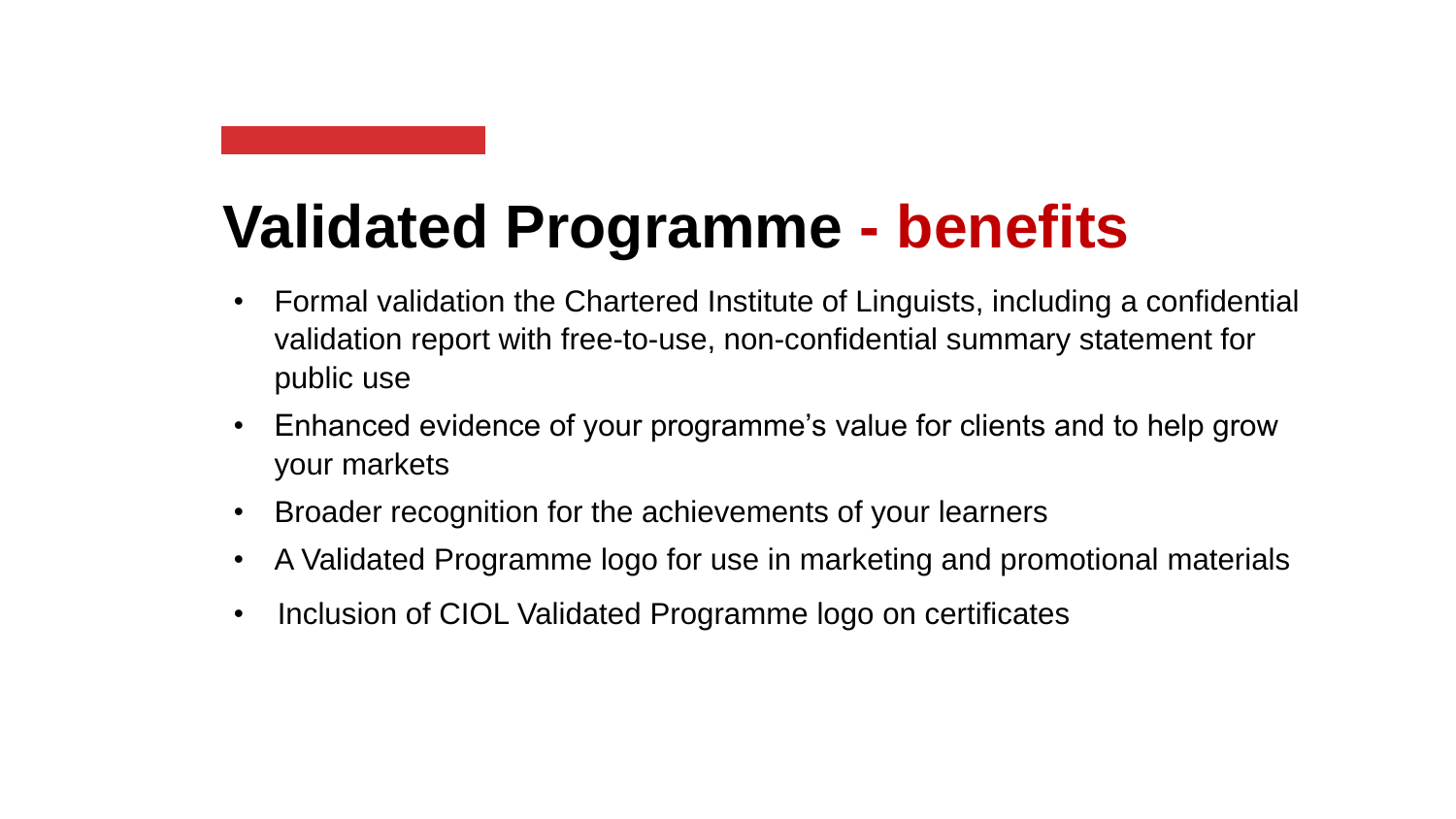### **Certified Programme**

- Rationale, methodology & approach
- Learning content
- Learning outcomes
- Assessment methodologies
- Award and certification
- Learner data and evaluation

Pedagogy

### Review

- Content creation and standardisation
- Application of marking and grading criteria
- Integrity of policies & processes
- •Quality of Recruitment